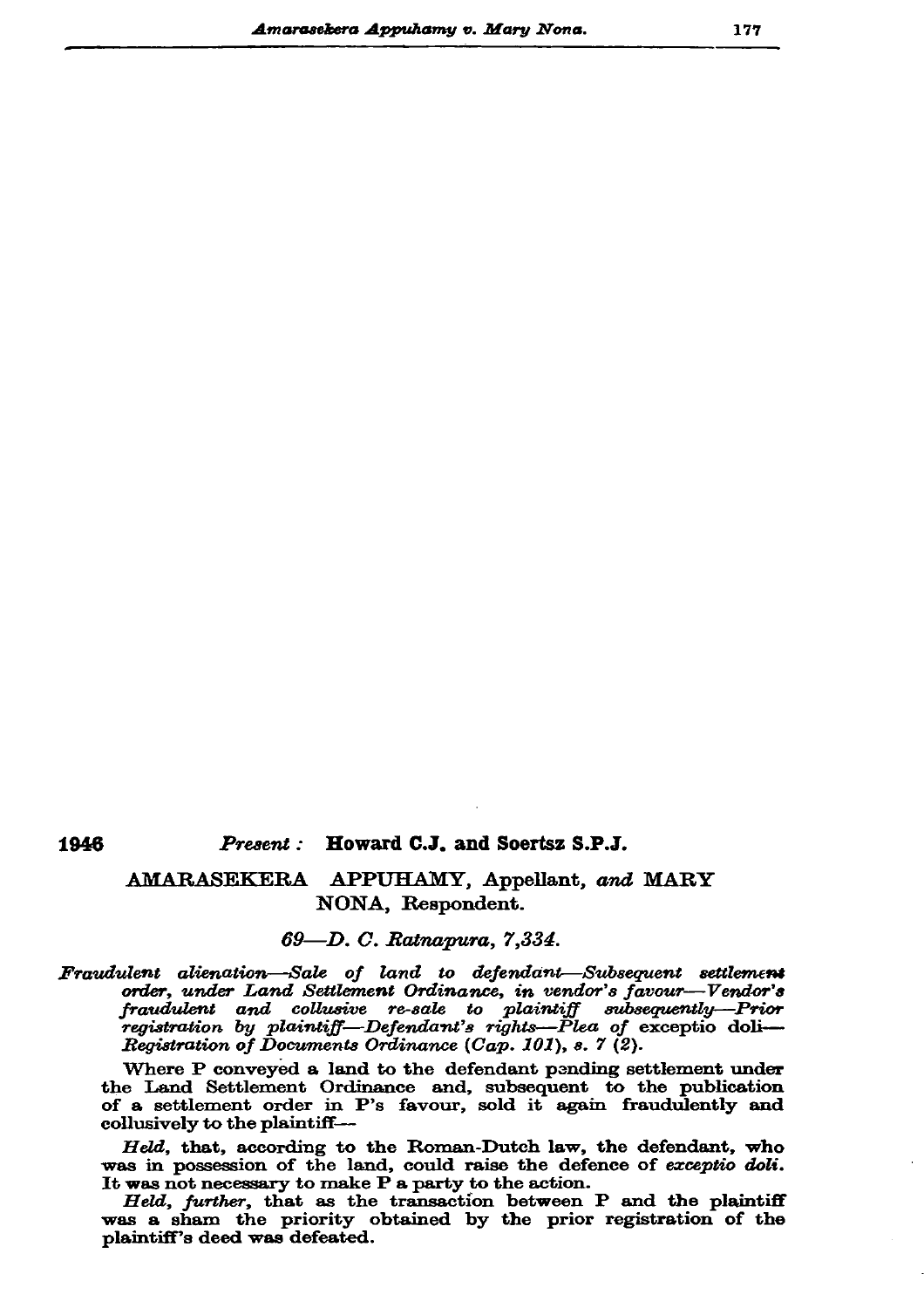PPEAL from a judgment of the District Judge of Ratnapura.

 $H. V. Perera, K.C.$  (with him  $E. A. P. Wijeyeratne$ ), for the defendant. appellant.

 $N. E. Weerasooria, K.C.$  (with him  $E. B. Wikramanayake$ ), for the plaintiff, respondent.

Cur. adv. vult.

### HOWARD C.J.-March 11, 1946.

In this case the defendant appeals from a judgment of the District Judge of Ratnapura declaring the plaintiff entitled to the land claimed in the plaint, but subject to her paying compensation of Rs. 750 up to November 9, 1943. The defendant was allowed a jus retentionis until compensation was paid. Prior to 1937 the land in dispute was taken up for settlement under the provisions of the Land Settlement Ordinance (Cap 319). Prior to the publication of the settlement order one Podinona by deed of February 8, 1938 (D 2), conveyed the land in question to the defendant for valuable consideration. On the same day Podinona wrote D 3 to the Settlement Officer intimating to him that she had sold this land to the defendant and that Crown grant be made in the latter's favour. The defendant by letter D 5 of the same date also wrote to the Settlement Officer asking that Crown grant be made in his favour. Thereafter the defendant entered into possession of the land and planted it with budded rubber. By a settlement order dated June 6. 1940 (P 1), and published in the Government Gazette of April 1, 1941, Podinona became entitled to the land in question. By deed of August 11, 1941 (P 2), Podinona sold the land in question to the plaintiff. By virtue of this deed the plaintiff claimed the property. The defendant who bases his claim on  $D$  2 contended that the plaintiff and her husband were fully aware of the facts and had acted fraudulently and collusively with Podinona. The defendant asked for the dismissal of the plaintiff's action or in the alternative a jus retentionis until a sum of Rs. 750 had been paid to him by way of compensation for improvements. The plaintiff by her reply denied her knowledge of D 2 or that she had acted fraudulently or collusively with Podinona. The District Judge has found that the transfer of August 11, 1941 (P 2), by Podinona to the plaintiff was executed fraudulently and in collusion between Podinona and the plaintiff or her husband. In spite of this fraud the District Judge has held that the plaintiff can claim rights on the land. He comes to this conclusion in view of the fact that  $P$  2 was a deed executed by Podinona after she was vested with title by the settlement order P 1.

Mr. Perera, on behalf of the defendant, has contended that in view of the finding of fraud the plaintiff's claim cannot be supported. Mr. Weerasooria, on behalf of the respondent, has not challenged the Judge's finding on the question of fraud. In view of Podinona's evidence such finding could not be challenged. Podinona, who was called by the plaintiff, stated in evidence that the plaintiff and her husband saw her and asked her for a deed after she had obtained the Crown grant.  $She$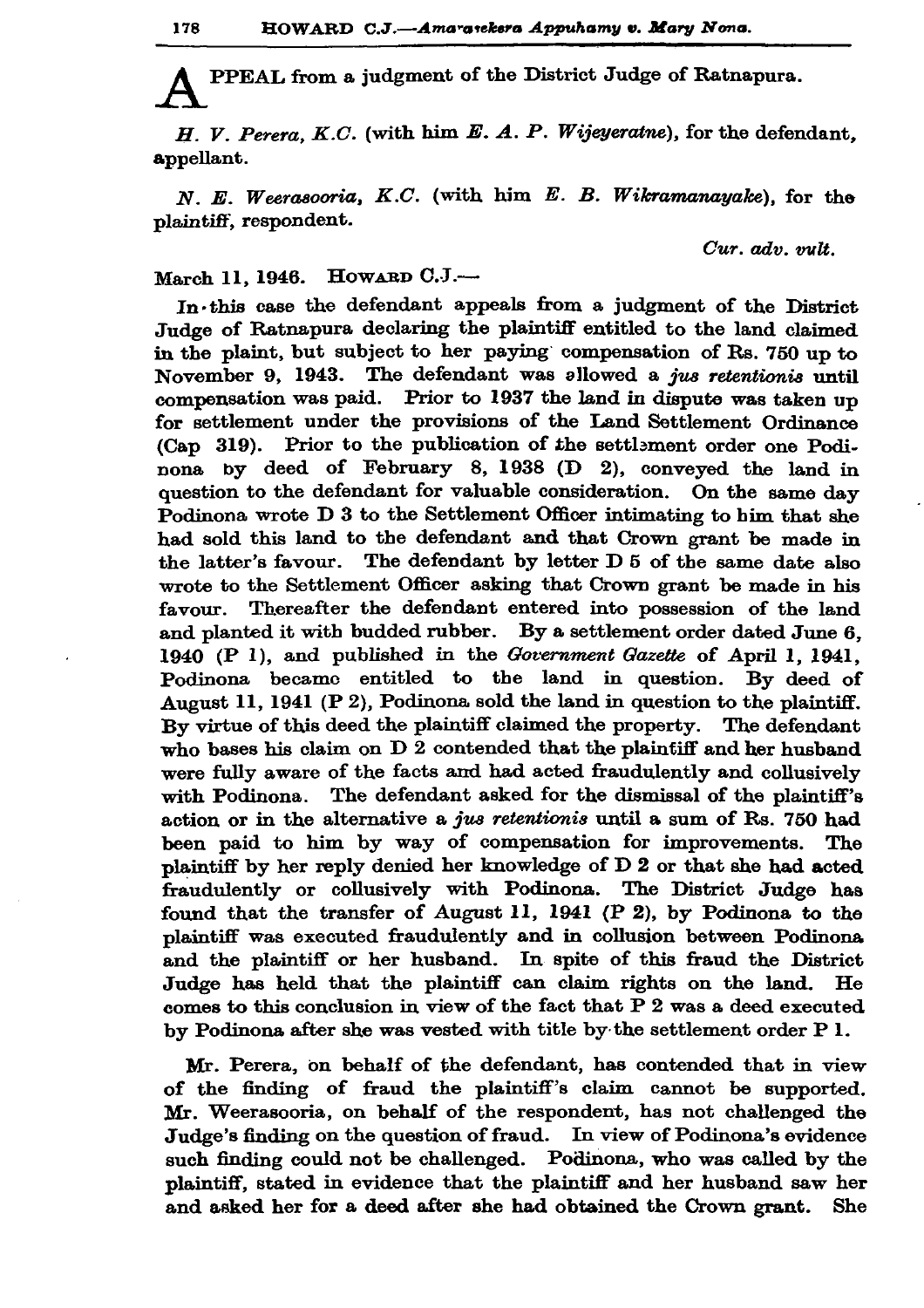told the plaintiff and her husband that she had sold the land to a person and might get into trouble. The plaintiff's husband according to Podinona said there was no harm about it. It is difficult to conceive of a clearer case of fraud. Can the plaintiff in these circumstances put forward a claim to the property? The defendant is in possession and it is argued that according to Roman-Dutch law he can raise the defence of exceptio doli which is a plea in rem going to the merits and founded on the same facts as give rise to an action based upon fraud. It may be raised against all persons who have acted in a fraudulent manner. There is therefore no substance in Mr. Weerasooria's contention that the defendant cannot succeed in this action unless Podinona is joined as a party and a claim is made for the setting aside of P2. Authority for the proposition I have outlined is to be found in Nathan's Common Law of South Africa, Vol. IV., paragraph 2170. We have also been referred to the case of Vallipuram  $\overline{v}$ . Vallipuram<sup>1</sup>. The headnote of this case is as follows :-

" X was the original owner of a certain land. On September 15. 1928, he transferred it on a Bill of Sale to his son-in-law A, who in turn transferred it similarly to P on February 17, 1929. D obtained iudgment for a sum of Rs. 123 against  $X$  in 1918. On September 14. 1928, he applied for writ against  $X$ . In execution of this writ, the land was seized and sold against X, on January 9, 1929, D becoming the purchaser. He obtained a Fiscal's transfer in his favour on April 8, 1929. In an action for declaration of title brought by P against D.-

Held, that once it is established that P was a party to the fraud. whereby it was attempted to prevent D from executing his judgment. the deed in his favour can be set aside without making  $X$  and  $A$  parties to the present action.

Per Dalton J. " $\ldots$  even if it be decided that X and his son-in-law should be parties, under the circumstances here, the only order I should make would be to send the case back to allow defendant to have them added, with the same result"

In Vallipuram v. Vallipuram as in the present case the plaintiff who had been guilty of fraud endeavoured in spite of such fraud to set up his title. The defendant successfully pleaded this fraud without making the transferor to the plaintiff a party to the action. Another authority to the same effect is the Divisional Court case of Suppiah Naidu  $v$ . Meera Saibu<sup>2</sup> the headnote of which is as follows :-

"Plaintiff's predecessor in title bought the lands in dispute in this case on a writ against one Hamidu who had previously gifted them to the 3rd, 4th and 5th defendants. In an action by plaintiff for declaration of title.-

Held, that it was open to plaintiff to raise an issue as to whether deeds of gift executed in favour of defendants were fraudulent, and that it was not necessary, for the decision of this issue, to make the donor a party to the action".

<sup>&</sup>lt;sup>1</sup> (1930) 7 Times Law Reports, 99.